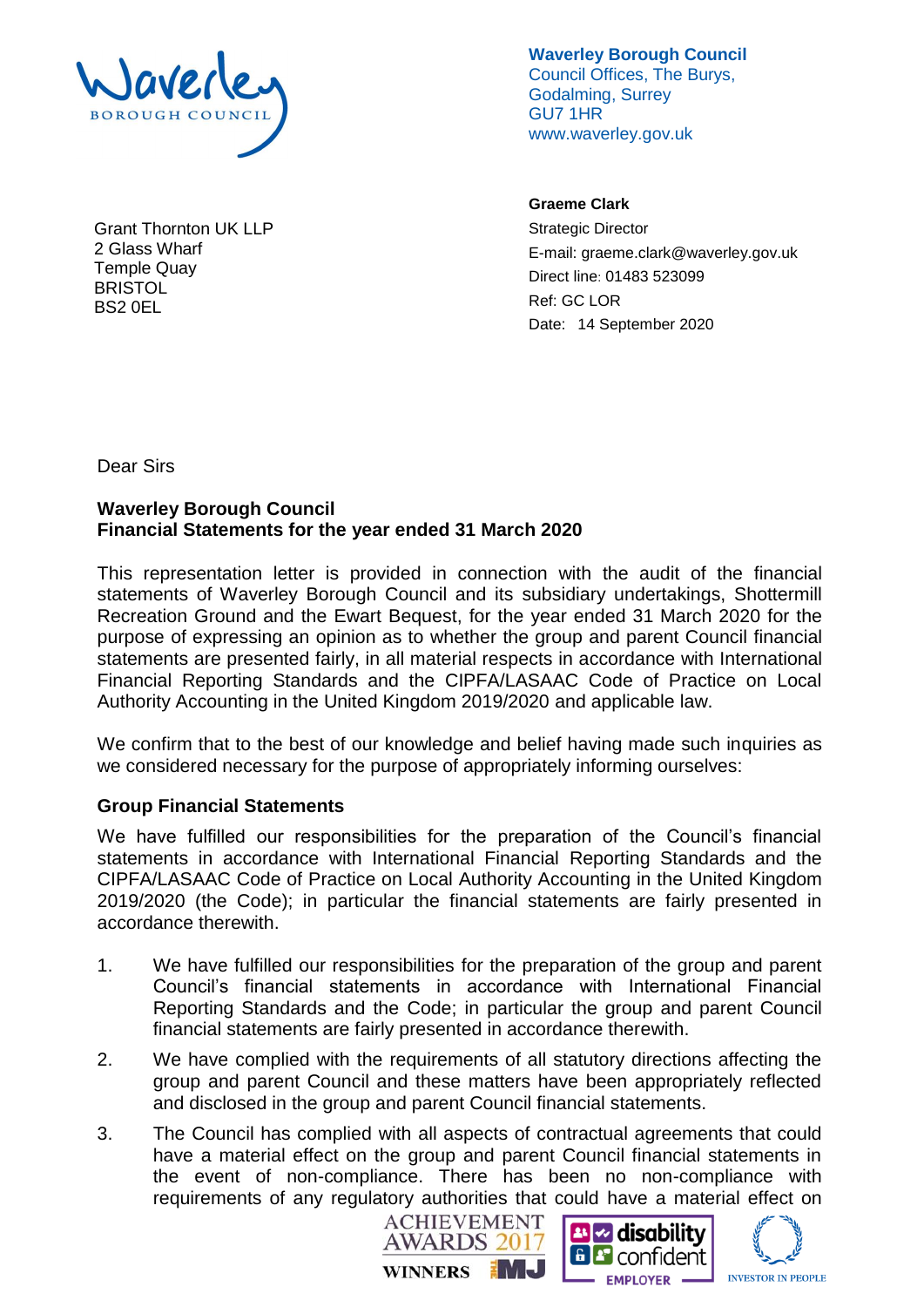the group and parent Council financial statements in the event of noncompliance.

- 4. We acknowledge our responsibility for the design, implementation and maintenance of internal control to prevent and detect fraud.
- 5. Significant assumptions used by us in making accounting estimates, including those measured at fair value, are reasonable. We are satisfied that the material judgements used in the preparation of the financial statements are soundly based, in accordance with the Code and adequately disclosed in the financial statements.
- 6. Except as disclosed in the financial statements:
	- a. there are no unrecorded liabilities, actual or contingent
	- b. none of the assets of the Council has been assigned, pledged or mortgaged
	- c. there are no material prior year charges or credits, nor exceptional or nonrecurring items requiring separate disclosure.
- 7. We confirm that we are satisfied that the actuarial assumptions underlying the valuation of pension scheme assets and liabilities for IAS19 Employee Benefits disclosures are consistent with our knowledge. We confirm that all settlements and curtailments have been identified and properly accounted for. We also confirm that all significant post-employment benefits have been identified and properly accounted for.
- 8. Related party relationships and transactions have been appropriately accounted for and disclosed in accordance with the requirements of International Financial Reporting Standards and the Code.
- 9. All events subsequent to the date of the group and parent Council financial statements and for which International Financial Reporting Standards and the Code require adjustment or disclosure have been adjusted or disclosed.
- 10. We have considered the adjusted misstatements and disclosures changes included in your Audit Findings Report. The group and parent Council financial statements have been amended for these misstatements and disclosure changes.
- 11. The group and parent Council financial statements are free of material misstatements, including omissions.
- 12. Actual or possible litigation and claims have been accounted for and disclosed in accordance with the requirements of International Financial Reporting Standards.
- 13. We have no plans or intentions that may materially alter the carrying value or classification of assets and liabilities reflected in the group and parent Council financial statements.
- 14. We have updated our going concern assessment and cashflow forecasts in light of the Covid-19 pandemic. We continue to believe that the group and Council's financial statements should be prepared on a going concern basis and have not identified any material uncertainties related to going concern on the grounds that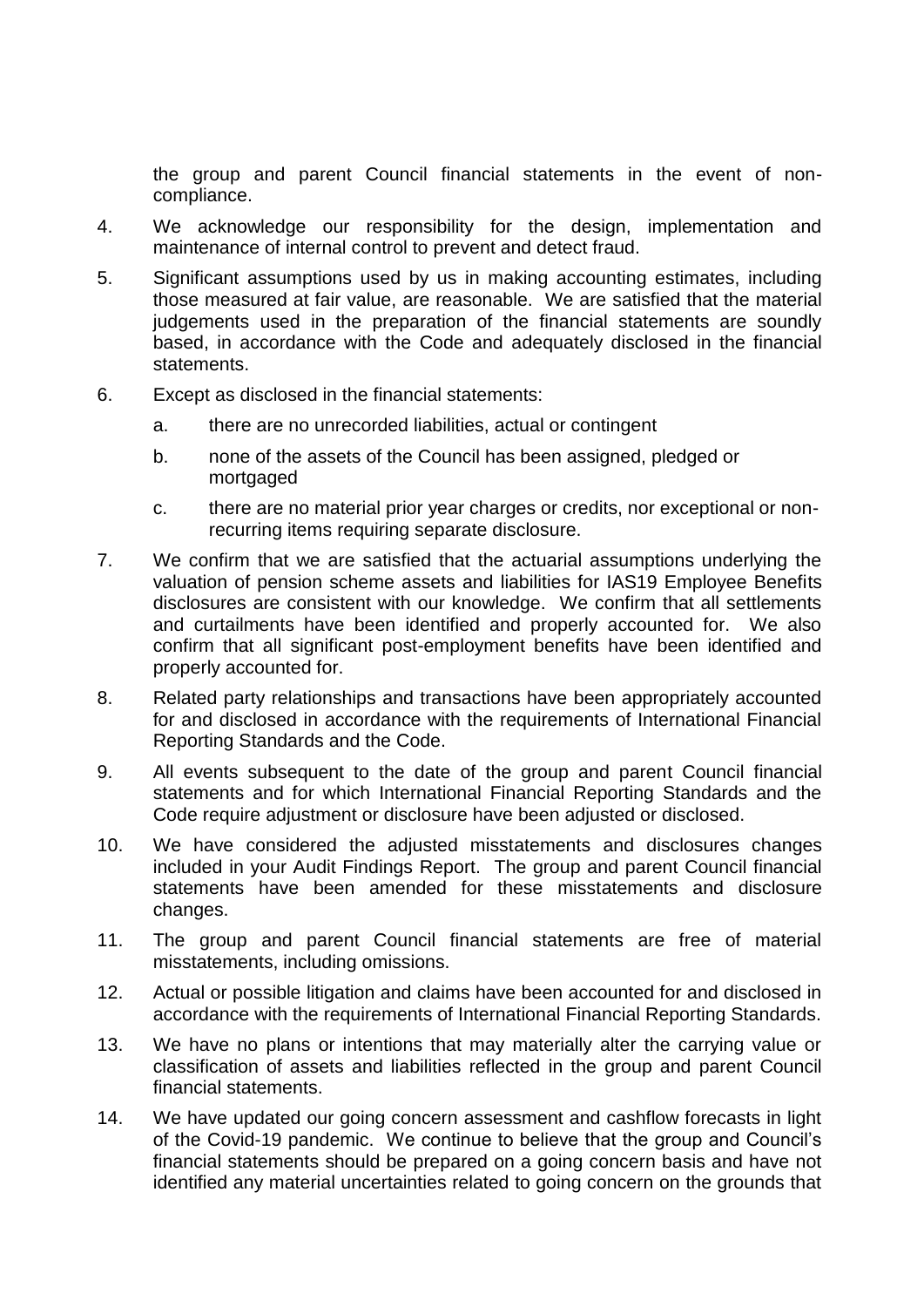current and future sources of funding or support will be more than adequate for the Council's needs. We believe that no further disclosures relating to the group and Council's ability to continue as a going concern need to be made in the financial statements.

#### **Information Provided**

- 15. We have provided you with:
	- a. access to all information of which we are aware that is relevant to the preparation of the group and parent Council financial statements such as records, documentation and other matters;
	- b. additional information that you have requested from us for the purpose of your audit; and
	- c. access to persons within the Council via remote arrangements, in compliance with the nationally specified social distancing requirements established by the government in response to the Covid-19 pandemic, from whom you determined it necessary to obtain audit evidence.
- 16. We have communicated to you all deficiencies in internal control of which management is aware.
- 17. All transactions have been recorded in the accounting records and are reflected in the group and parent Council financial statements.
- 18. We have disclosed to you the results of our assessment of the risk that the group and parent Council financial statements may be materially misstated as a result of fraud.
- 19. We have disclosed to you all information in relation to fraud or suspected fraud that we are aware of and that affects the group and parent Council and involves:
	- a. management;
	- b. employees who have significant roles in internal control; or
	- c. others where the fraud could have a material effect on the group and parent Council financial statements.
- 20. We have disclosed to you all information in relation to allegations of fraud, or suspected fraud, affecting the group and parent Council's financial statements communicated by employees, former employees, analysts, regulators or others.
- 21. We have disclosed to you all known instances of non-compliance or suspected non-compliance with laws and regulations whose effects should be considered when preparing financial statements.
- 22. We have disclosed to you the identity of the group and parent Council's related parties and all the related party relationships and transactions of which we are aware.
- 23. We have disclosed to you all known actual or possible litigation and claims whose effects should be considered when preparing the group and parent Council financial statements.